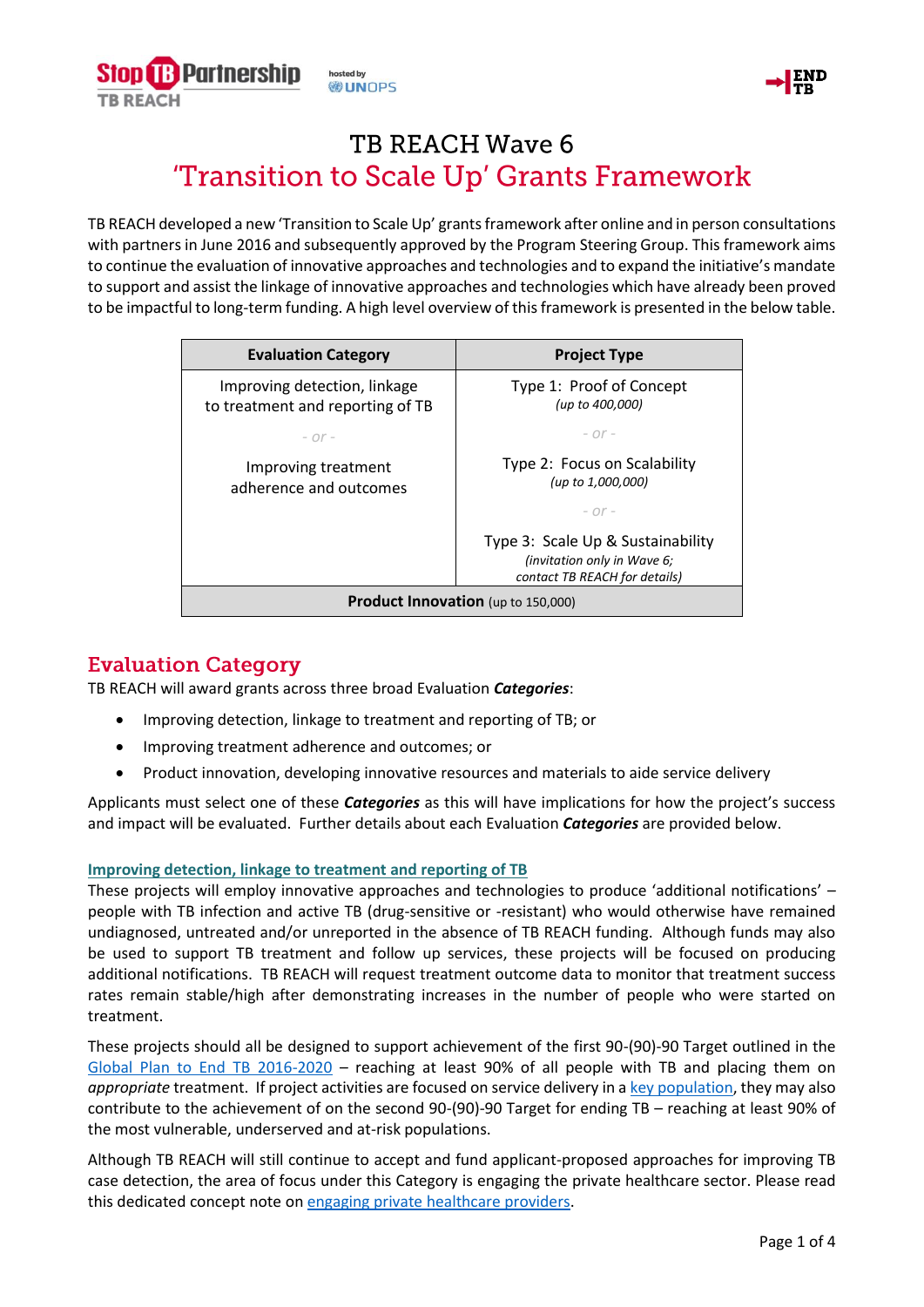



Additionally, this call for proposals is well timed to collaborate with the [Global Fund's Strategic Initiative for](https://www.theglobalfund.org/en/funding-model/funding-process-steps/catalytic-investments/)  [TB](https://www.theglobalfund.org/en/funding-model/funding-process-steps/catalytic-investments/) in [12 priority countries.](http://www.stoptb.org/assets/documents/global/awards/tbreach/TBRw6_EligibleCountries_FINAL.pdf) In order to take advantage of Global Fund's increased focus on case detection, TB REACH will encourage applications which link with a country's catalytic funding initiative in the 12 priority countries. TB REACH has developed an [information note](http://www.stoptb.org/assets/documents/global/awards/tbreach/TBRw6_CatalyticFunding_FINAL.pdf) to guide applicants about how to link to Global Fund's Catalytic Investment for TB with Wave 6 funding.

We expect that around 65-75% of Wave 6 funding to be awarded for the **Category** "Improving detection, linkage to treatment and reporting of TB".

### **Improving treatment adherence and outcomes**

These projects will evaluate the ability of innovative approaches and technologies to produce 'additional treatment successes' without the need to first document an increase in the number of people started on TB treatment (additional notifications). Funding will be prioritized for settings where treatment adherence and success rates are low. These projects should all be designed to support achievement of the third 90-(90)-90 Target outlined in the [Global Plan to End TB 2016-2020](http://www.stoptb.org/assets/documents/global/plan/GlobalPlanToEndTB_TheParadigmShift_2016-2020_StopTBPartnership.pdf) – achieving at least 90% treatment success for all people diagnosed with TB. The treatment course for a single drug-resistant TB patient typically lasts longer than the period of a TB REACH grant. TB REACH will accept proposals focused on improving drug-resistant TB (interim) treatment outcomes as long as the intervention(s) can be implemented and evaluated within the period of a TB REACH grant.

Just one project in this evaluation category was selected by the independent Proposal Review Committee (PRC) in Wave 5. Overall, they felt proposals were of insufficient quality because of their low proposed impact (too few additional treatment successes), high costs per additional treatment success, and limited potential for scale up. TB REACH summarized the lessons learned from rejected proposals on treatment adherence and outcome in Wave 5 and feedback from the PRC in this [lessons](http://www.stoptb.org/assets/documents/global/awards/tbreach/TBRw6_TreatmentOutcomes_W5LessonsLearned_FINAL.pdf) learned document to help guide perspective applicants during proposal development. One area of focus of this *Category* is the roll out and evaluation of selected adherence technologies which build a detailed dosing history for patients and allow TB programs to better allocate scarce resources to patients at risk of loss or treatment failure. Details can also be found in the concept note [on adherence technologies](http://www.stoptb.org/assets/documents/global/awards/tbreach/TBRw6_TreatmentOutcomes_AdherenceTechnology_FINAL.pdf) which should be read if applicants are interested in these tools.

There has also been increased recognition of the importance of scaling-up the screening and treatment of TB infection. In Wave 6, TB REACH welcomes proposals with treatment of TB infection as the stand-alone intervention under the 'improving treatment adherence and outcomes' *Category,* or under 'improving detection, linkage to treatment and reporting of TB' *Category*. TB REACH has developed a dedicated concept on treatment of TB infection which can be accessed [here.](http://www.stoptb.org/assets/documents/global/awards/tbreach/TBRw6_TreatmentOfTBInfection_FINAL.pdf)

We expect that 30-35% of Wave 6 funding to be awarded for the *Category* "Improving treatment adherence and outcomes."

## **Project Type**

This framework was designed to help impactful approaches to scale up their coverage and eventually link to other, long-term funding sources. In each *Type* of project, the scope of work, geographic coverage, NTP engagement and funding value increases. The goal of Type 1 – Proof of Concept projects will be to document the population-level impact of innovative approaches. For Type 2 – Focus on Scalability, approaches that have demonstrated population-level impact (with or without previous TB REACH support) must then demonstrate scalability, prove cost effective, model their expected impact at further scale and build a political environment which is receptive to continued funding.

### **Type 1: Proof of Concept**

Purpose: These projects should establish proof of concept for innovative approaches and technologies aimed at improving the number of people newly detected and starting anti-TB treatment recorded in NTP registers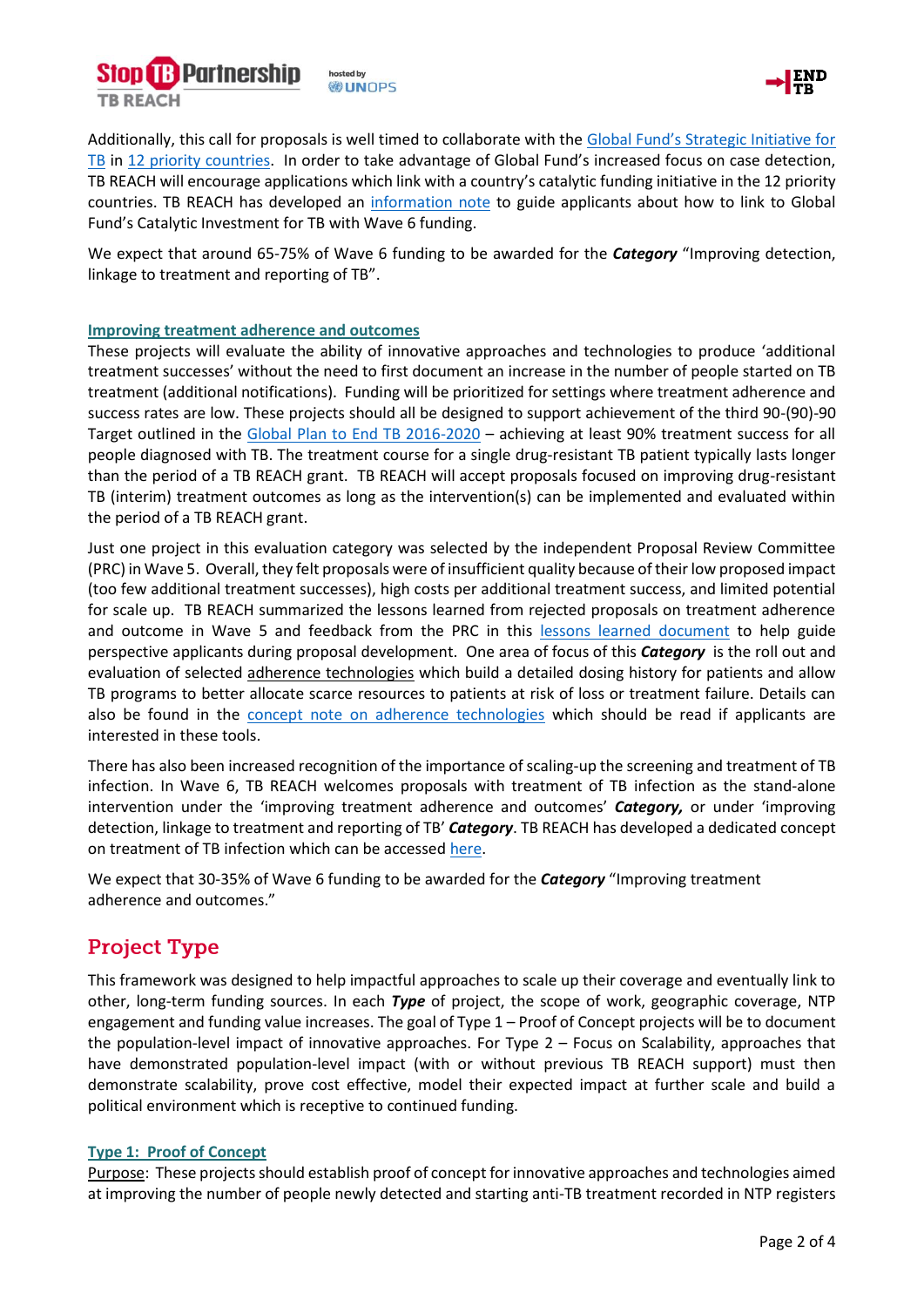



(additional notifications) or increasing TB treatment success rates (additional treatment successes). TB REACH will not fund Type 1 projects to roll out already proven ideas or WHO-recommended strategies which, for whatever reason, are not currently being implemented. Type 1 projects should be used to evaluate out of the box / blue sky / innovative ideas in which other donors cannot yet invest.

Timeframe: Type 1 projects will typically last for 18 months. This includes:

- Up to 3 months of planning and start up;
- At least 12 months of service delivery activities; and
- A 3-month buffer period which can be used to continue activities (a built in no cost extension) or to wind down project activities and support reporting, documentation and results dissemination.

Funding Value: Type 1 projects may request up to USD 400,000.

NTP Engagement: The minimum level of NTP support required for Type 1 projects will be a commitment to provide free anti-TB drugs for all people the project diagnoses with TB and access to TB case notification and/or treatment outcome data to facilitate impact measurement. Strong proposals will show a link from results to policy change and scale up if successful.

A letter of support from the NTP is only required at Stage 2 application.

### **Type 2: Focus on Scalability**

Purpose: Type 2 projects will take innovative approaches that have documented impact and set them on a path for scale up. We expect Type 2 projects to focus on larger-scale service delivery (compared to Type 1), though still sub-national and/or sub-provincial coverage – especially in large countries. In addition to service delivery, these projects must also focus on **strengthening managerial and organizational capacity to scale, optimizing the cost of implementation, cost effectiveness and modelling the impact of further scale up**. This second work stream cannot be ignored – the success of Type 2 projects will be evaluated on both impact and advocacy. Receipt of a previous TB REACH project is not necessary to apply for a Type 2 grant, but in general, successful TB REACH Type 1 projects will be encouraged to apply if there is scope in the country for an expansion of the intervention.

It may become apparent that the organization which demonstrated proof of concept in a previous Type 1 grant does not have the managerial or political capacity to take an innovative approach to scale. In such instances, TB REACH encourages the formation of consortiums with a lead partner who addresses the weakness of Type 1 recipients or for other entities to take impactful approaches forward without the Type 1 recipient.

Approaches which are already receiving support from the Global Fund or other donors will not be considered for a Type 2 grant.

Timeframe: Type 2 projects will typically last for 18 months similar to Type 1 above. Successful Type 2 projects are expected to move onto Type 3 grants, which involve accessing co-financing and scale, or to directly transition to other funding sources. TB REACH will not provide continued support to projects which show good impact, but make no progress on sustainability.

Funding Value: Type 2 projects may request up to USD 1,000,000. Type 2 projects are highly encouraged to see co-financing for diagnostic commodities from their respective NTP.

NTP and Other Partner Engagement: Engagement with the NTP must begin before the Stage 1 application is submitted. As with Type 1 projects, the NTP must commit to providing free anti-TB drugs for all people the project diagnoses with TB and to providing TB case notification and/or treatment outcome data to facilitate impact measurement. In addition, the NTP should provide support which commits to scaling up impactful approaches (to be submitted at the Full Proposal stage). This support does not require a direct financial commitment, nor does it need to state that the NTP will fund the TB REACH applicant/consortium to scale up the activity (focus can be on the approach).